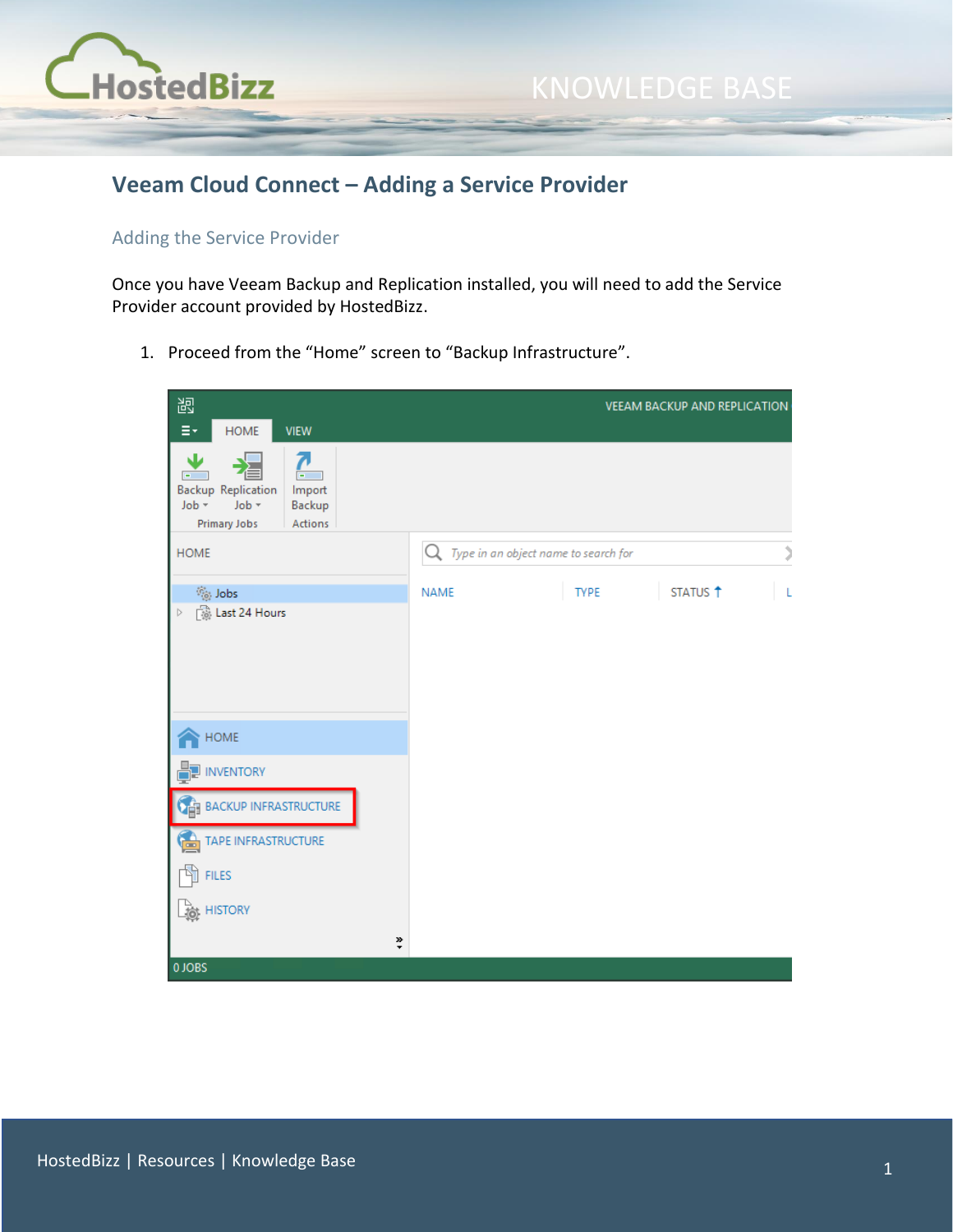2. Select "Service Providers" in the left column, and then select the "Add Provider" button in the top left corner. It's worth noting you can have more than one Service Provider if you use Veeam Backup and Replication for other tasks.



3. A new window will open up allowing you to setup the Service Provider. In the "DNS name or IP address" field enter the DNS provided by HostedBizz, this is usually either "**hostedbizz.vmbackup.ca**" or "**hostedbizz-west2.vmbackup.ca**".

Leave the port as default, 6180. The description can be altered or left as default. Select "Next >" to proceed.

| <b>Service Provider</b> | $\times$                                                                                                                                                                                                   |
|-------------------------|------------------------------------------------------------------------------------------------------------------------------------------------------------------------------------------------------------|
| <b>Service Provider</b> | Type in DNS name or IP address and a port number received from the service provider. If you are using more than one service<br>provider, add a custom description to more easily distinguish between them. |
| <b>Service Provider</b> | DNS name or IP address:<br>Port:                                                                                                                                                                           |
| Credentials             | $\div$<br>6180<br>hostedbizz.vmbackup.ca                                                                                                                                                                   |
|                         | <b>Description:</b>                                                                                                                                                                                        |
| Apply                   | Created by VEEAM\Administrator at 11/7/2019 3:54 PM.                                                                                                                                                       |
| Summary                 |                                                                                                                                                                                                            |
|                         |                                                                                                                                                                                                            |
|                         |                                                                                                                                                                                                            |
|                         |                                                                                                                                                                                                            |
|                         |                                                                                                                                                                                                            |
|                         |                                                                                                                                                                                                            |
|                         |                                                                                                                                                                                                            |
|                         |                                                                                                                                                                                                            |
|                         |                                                                                                                                                                                                            |
|                         | $\vee$ Allow this Veeam Backup & Replication installation to be managed by the service provider<br>Select this check box if you have managed backup contract with the service provider you are             |
|                         | adding, and want to allow it to manage your installation remotely.                                                                                                                                         |
|                         | Next<br>Cancel<br>$<$ Previous<br>Finish                                                                                                                                                                   |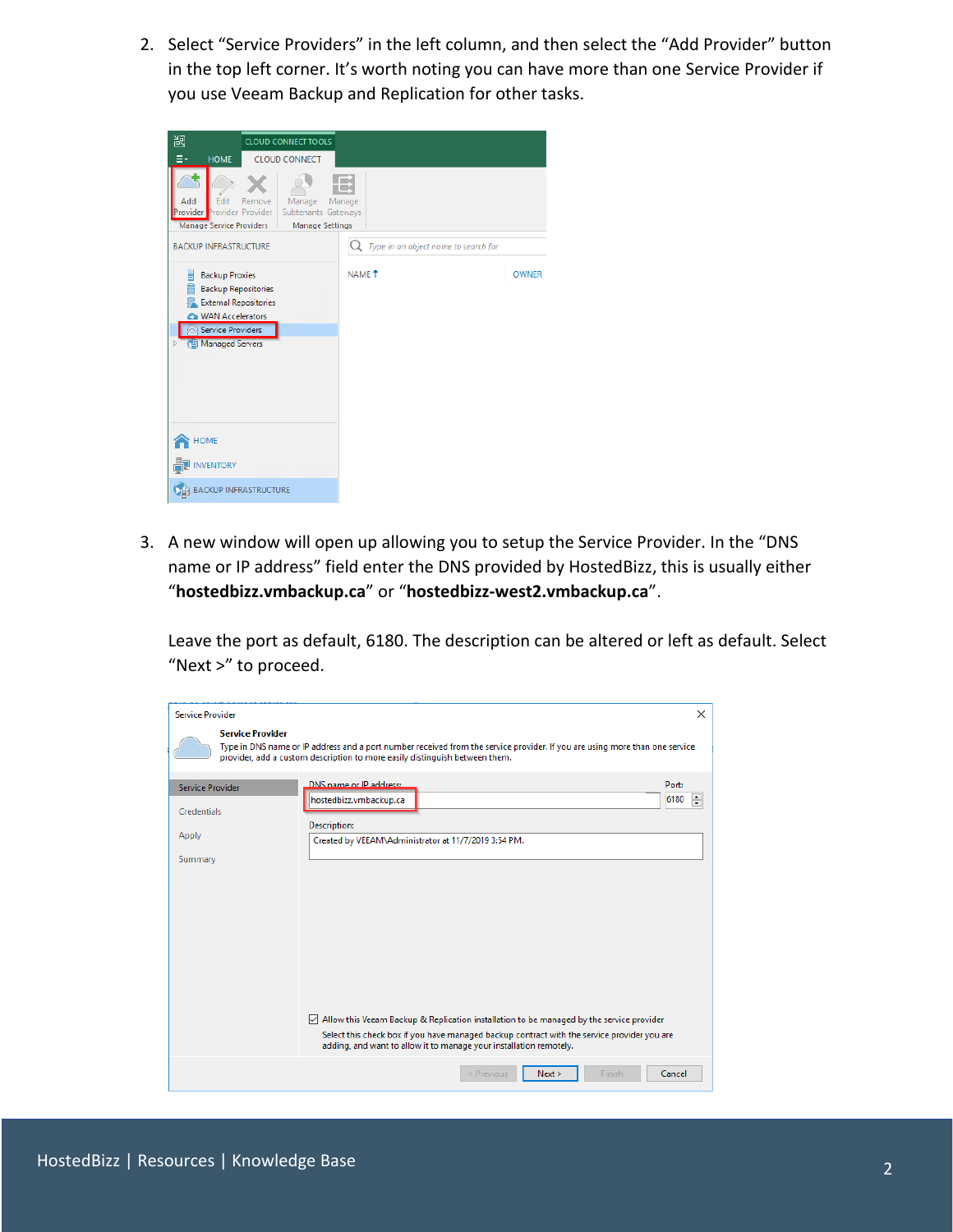4. Next you will need to select "Add…" to add the credentials provided by HostedBizz.

|                                                                   | Service Provider                                                                                                                                                                                                                                                                                             | x. |
|-------------------------------------------------------------------|--------------------------------------------------------------------------------------------------------------------------------------------------------------------------------------------------------------------------------------------------------------------------------------------------------------|----|
| <b>Credentials</b>                                                | Specify credentials that you have received from the service provider, and validate the certificate.                                                                                                                                                                                                          |    |
| <b>Service Provider</b><br><b>Credentials</b><br>Apply<br>Summary | You have connected to service provider office365.vmbackup.ca<br>اہ≡ ا<br>CN=Go Daddy Secure Certificate Authority - G2,<br>Verified by: OU=http://certs.godaddy.com/repository/, O="GoDaddy.com, Inc.",<br>L=Scottsdale, S=Arizona, C=US<br>Thumbprint:<br>Certificate is verified by third party.<br>Verify |    |
|                                                                   | Add or select credentials issued to you by the service provider<br>Credentials:<br>Add<br>v<br>Manage accounts                                                                                                                                                                                               |    |
|                                                                   | Finish<br>< Previous<br>Apply<br>Cancel                                                                                                                                                                                                                                                                      |    |

5. Enter the username and password provided. You may enter a description if you wish. Once complete select "OK".

|     | = I You have connected to service provider office3hb ymhackun ca<br>x<br>Credentials |  |
|-----|--------------------------------------------------------------------------------------|--|
| EY. | Username:<br>Password:<br>Description:                                               |  |
|     | Cancel                                                                               |  |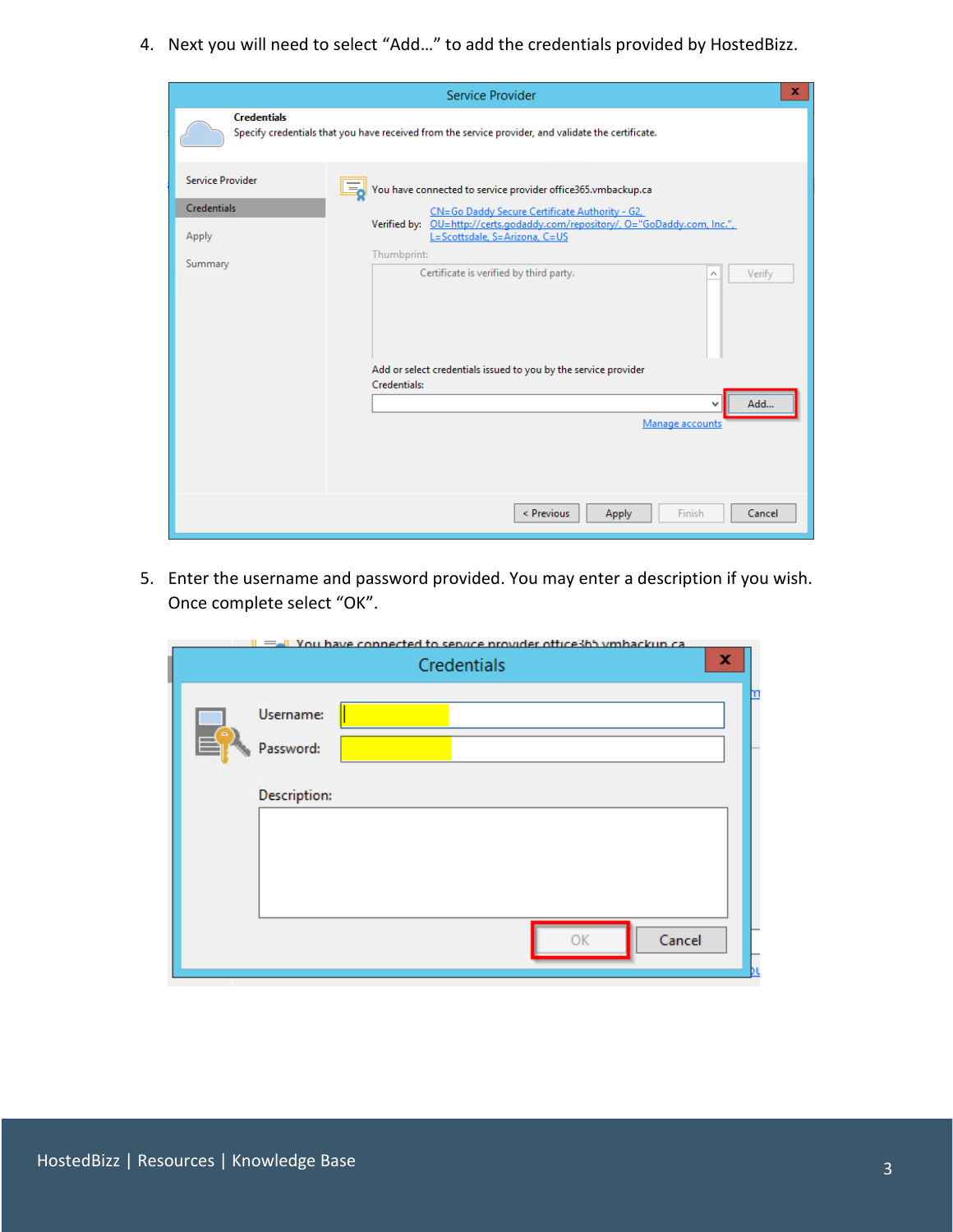6. Once you have entered the credentials, you will see them in the "Credentials" window. Next select "Apply" to proceed.

| ×<br>Service Provider                           |                                                                                                                                                                                                                                         |  |  |
|-------------------------------------------------|-----------------------------------------------------------------------------------------------------------------------------------------------------------------------------------------------------------------------------------------|--|--|
| <b>Credentials</b>                              | Specify credentials that you have received from the service provider, and validate the certificate.                                                                                                                                     |  |  |
| <b>Service Provider</b><br>Credentials<br>Apply | You have connected to service provider office365.vmbackup.ca<br>له≣ا<br>CN=Go Daddy Secure Certificate Authority - G2,<br>Verified by: OU=http://certs.godaddy.com/repository/, O="GoDaddy.com, Inc.",<br>L=Scottsdale, S=Arizona, C=US |  |  |
| Summary                                         | Thumbprint:<br>Certificate is verified by third party.<br>Verify                                                                                                                                                                        |  |  |
|                                                 | Add or select credentials issued to you by the service provider<br>Credentials:<br>Add<br>test (test, last edited: less than a day ago)<br>v<br>Manage accounts                                                                         |  |  |
|                                                 | < Previous<br><b>Apply</b><br>Finish<br>Cancel                                                                                                                                                                                          |  |  |

You will then see a window indicating the credentials are being validated.

| <b>PLEASE WAIT</b>                                   |
|------------------------------------------------------|
| 糚<br>Establishing connection to the service provider |

If the service provider address was correct and the credentials were entered correctly you will proceed to the next step.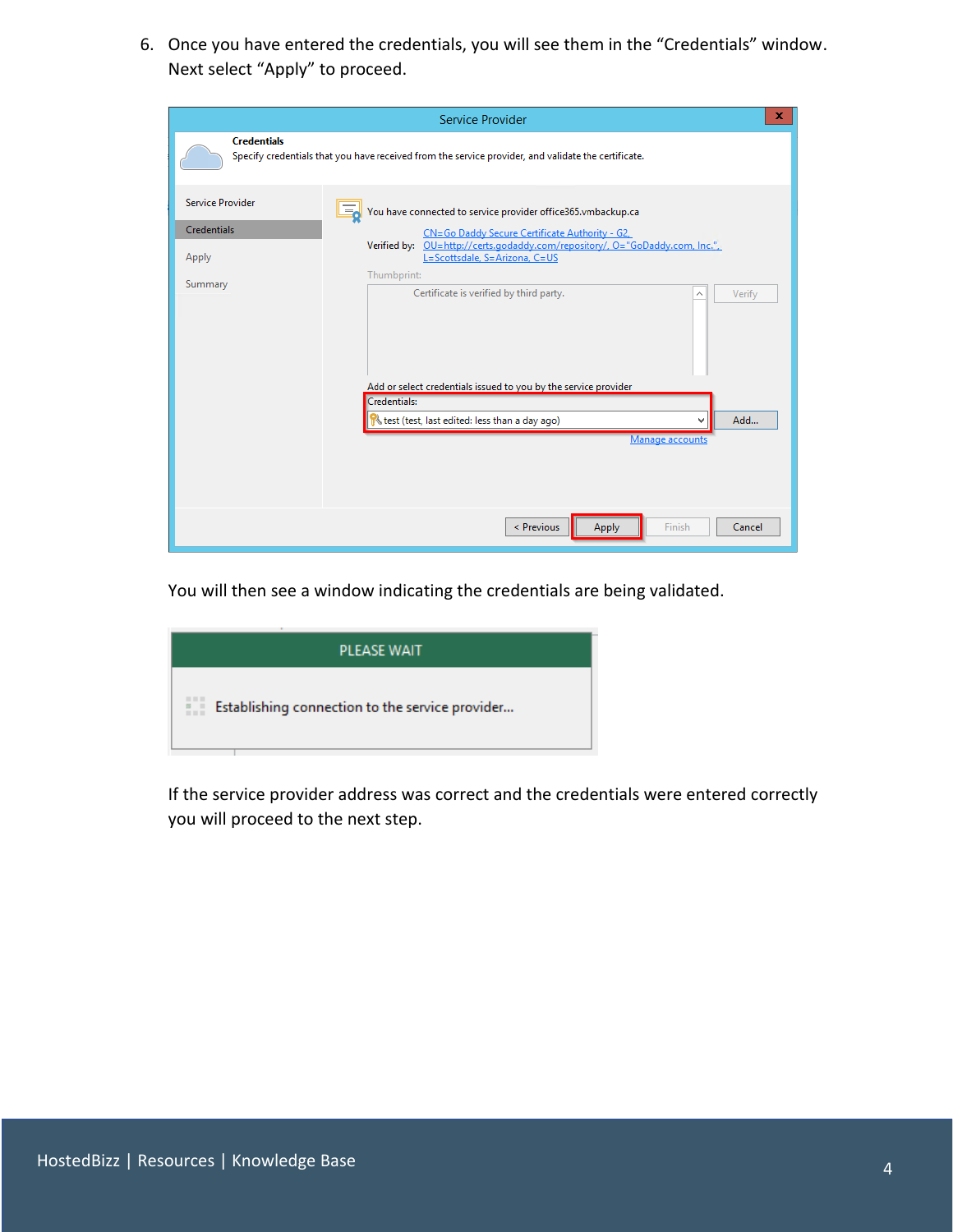7. On the "Backup Storage" page, no data needs to be entered, however, you will see the repository friendly name as well as the capacity and if a WAN Accelerator has been enabled. Select "Apply" to continue.

| Service Provider        |                                                                                          |            | ×                         |
|-------------------------|------------------------------------------------------------------------------------------|------------|---------------------------|
| <b>Backup Storage</b>   | The following are off-site backup repositories assigned to you by your service provider. |            |                           |
| <b>Service Provider</b> | Available cloud repositories:                                                            |            |                           |
| Credentials             | Repository                                                                               | Capacity   | <b>WAN Acceleration</b>   |
|                         | HostedBizz - Cloud Reposit 512.0 GB                                                      |            | <b>Disabled</b>           |
| <b>Backup Storage</b>   |                                                                                          |            |                           |
| Apply                   |                                                                                          |            |                           |
| Summary                 |                                                                                          |            |                           |
|                         |                                                                                          |            |                           |
|                         |                                                                                          |            |                           |
|                         |                                                                                          |            |                           |
|                         |                                                                                          |            |                           |
|                         |                                                                                          |            |                           |
|                         |                                                                                          |            |                           |
|                         |                                                                                          |            |                           |
|                         |                                                                                          |            |                           |
|                         |                                                                                          |            |                           |
|                         |                                                                                          | < Previous | Finish<br>Cancel<br>Apply |

8. Again, no data needs to be entered, you will see a window indicating Veeam is saving the cloud resources and credentials. Select "Next >" to proceed.

| x.<br>Service Provider |                                                                           |                  |  |
|------------------------|---------------------------------------------------------------------------|------------------|--|
| <b>Apply</b>           | Please wait while settings are being saved to the configuration database. |                  |  |
| Service Provider       | Log:                                                                      |                  |  |
| Credentials            | Message<br>Saving cloud resources                                         | Duration         |  |
| <b>Backup Storage</b>  |                                                                           |                  |  |
| Apply                  |                                                                           |                  |  |
| Summary                |                                                                           |                  |  |
|                        |                                                                           |                  |  |
|                        | Next ><br>$<$ Previous                                                    | Finish<br>Cancel |  |